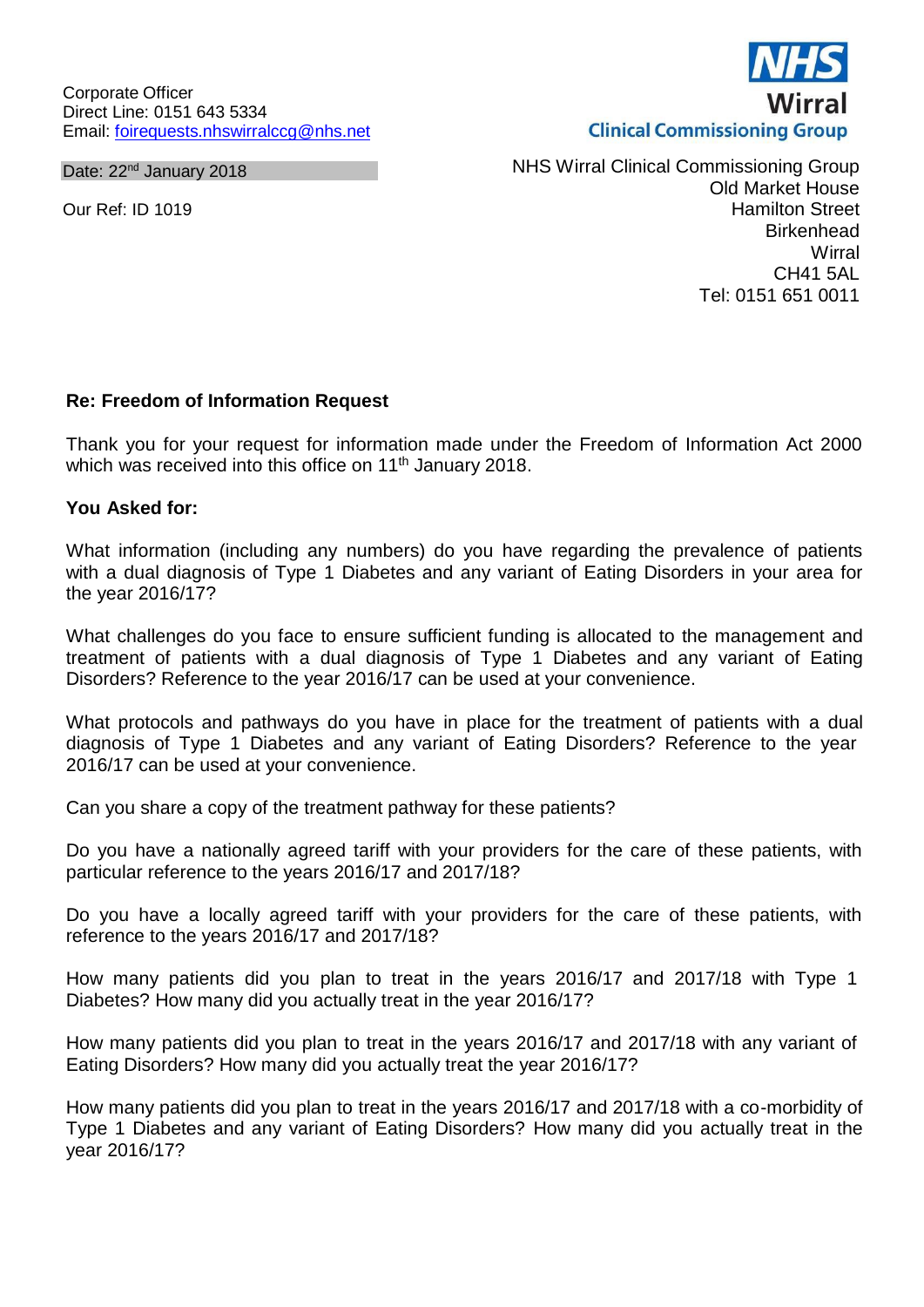What is the average cost of the treatment for an individual with a dual diagnosis of Type 1 Diabetes and any variant of Eating Disorders? Reference to the year 2016/17 can be used at your convenience.

What future plans do you have to review the current pathways and treatment protocols in place for these patients?

# **Our Response:**

# **What information (including any numbers) do you have regarding the prevalence of patients with a dual diagnosis of Type 1 Diabetes and any variant of Eating Disorders in your area for the year 2016/17?**

NHS Wirral CCG do not hold this information and would suggest for you to contact our mental health service provider, (Cheshire and Wirral Partnership NHS Foundation Trust) and our secondary care provider (Wirral Community NHS Foundation Trust) for information about patients who are dual diagnosed with type 1 diabetes and any variant of eating disorder. I have included their contact information below for your ease:

Cheshire & Wirral Partnership NHS Foundation Trust - [FOI@cwp.nhs.uk](mailto:FOI@cwp.nhs.uk)

Wirral Community NHS Foundation Trust - [wcnt.foi@nhs.net](mailto:wcnt.foi@nhs.net)

# **What challenges do you face to ensure sufficient funding is allocated to the management and treatment of patients with a dual diagnosis of Type 1 Diabetes and any variant of Eating Disorders? Reference to the year 2016/17 can be used at your convenience.**

NHS Wirral CCG do not hold information on dual diagnosis for patients with type 1 diabetes and any variant of eating disorder. Therefore we suggest for you to contact our mental health service provider, (Cheshire and Wirral Partnership NHS Foundation Trust) and our secondary care provider (Wirral Community NHS Foundation Trust) for information regarding funding to manage and treat patients who are dual diagnosed with type 1 diabetes and any variant of eating disorder (contact information as above).

# **What protocols and pathways do you have in place for the treatment of patients with a dual diagnosis of Type 1 Diabetes and any variant of Eating Disorders? Reference to the year 2016/17 can be used at your convenience.**

Patients with an eating disorder and other conditions such as diabetes are placed on the same eating disorder pathway and diabetes pathway as per any individual who has been diagnosed with an eating disorder OR diabetes. Please contact our mental health service provider (Cheshire and Wirral Partnership NHS Foundation Trust) and secondary care provider (Wirral Community NHS Foundation Trust) for further information on the pathway (contact details as above).

#### **Can you share a copy of the treatment pathway for these patients?**

Please contact our mental health service provider (Cheshire and Wirral Partnership NHS Foundation Trust) and secondary care provider (Wirral Community NHS Foundation Trust) for further information on the pathway (contact details as above).

## **Do you have a nationally agreed tariff with your providers for the care of these patients, with particular reference to the years 2016/17 and 2017/18?**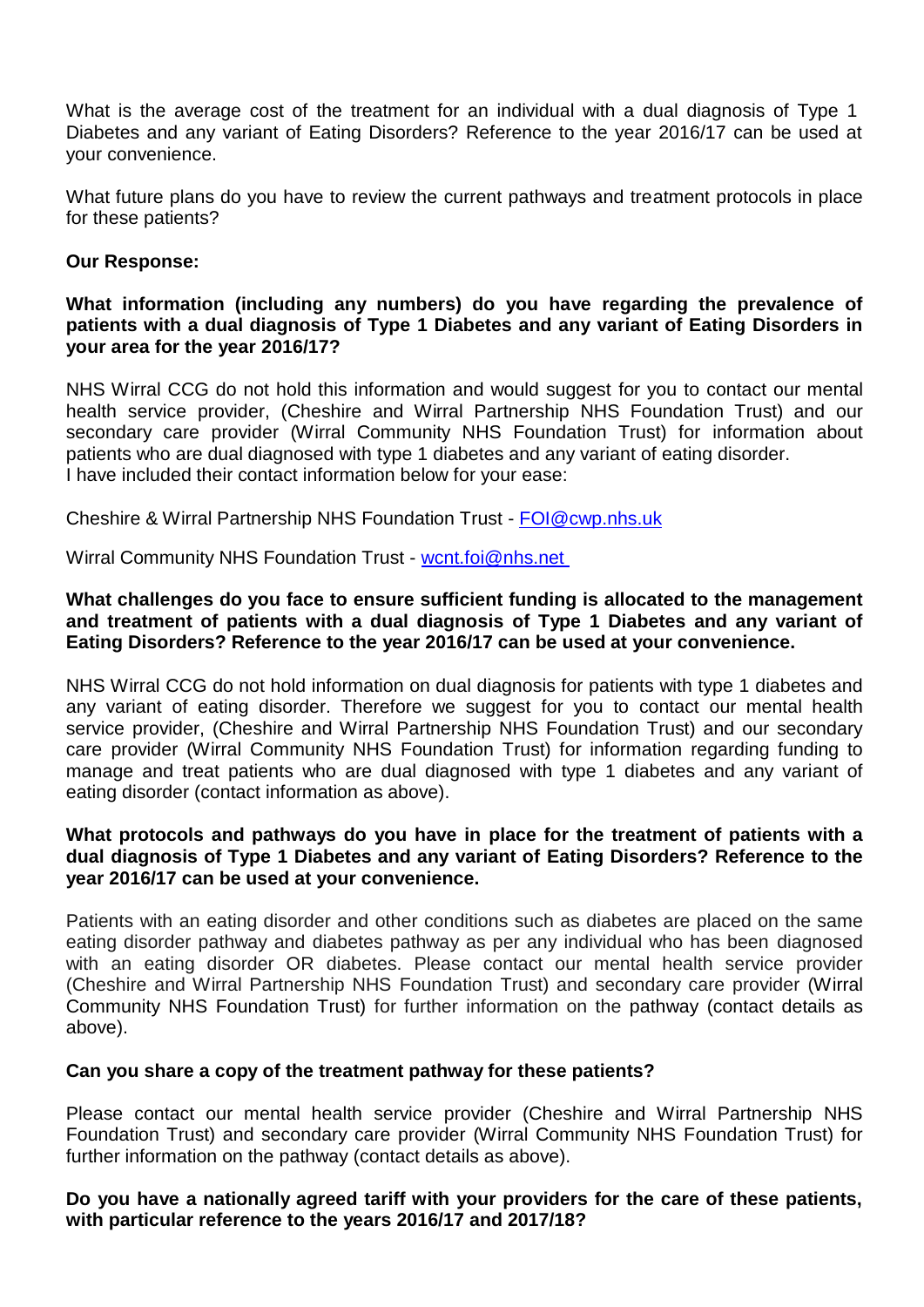NHS Wirral CCG do not hold this information and would for you to contact our mental health service provider, (Cheshire and Wirral Partnership NHS Foundation Trust) and our secondary care provider (Wirral Community NHS Foundation Trust)for further information about national tariffs (contact details as above).

# **Do you have a locally agreed tariff with your providers for the care of these patients, with reference to the years 2016/17 and 2017/18?**

NHS Wirral CCG do not hold this information and would suggest for you to contact our mental health service provider, (Cheshire and Wirral Partnership NHS Foundation Trust) and our secondary care provider (Wirral Community NHS Foundation Trust) for further information about local tariffs (contact details as above).

## **How many patients did you plan to treat in the years 2016/17 and 2017/18 with Type 1 Diabetes? How many did you actually treat in the year 2016/17?**

NHS Wirral CCG do not hold this information and would suggest for you to contact our secondary care service provider, Wirral Community NHS Foundation Trust, for further information about planned and actual number of patients treated in 16/17 and 17/18 with Type 1 Diabetes (contact details as above).

# **How many patients did you plan to treat in the years 2016/17 and 2017/18 with any variant of Eating Disorders? How many did you actually treat the year 2016/17?**

NHS Wirral CCG do not hold this information and would for you to contact our mental health service provider (Cheshire and Wirral Partnership NHS Foundation Trust) and our secondary care service provider (Wirral Community NHS Foundation Trust) for further information about planned and actual number of patients treated in 16/17 and 17/18 with Type 1 Diabetes and any variant of Eating Disorder (contact details as above).

# **How many patients did you plan to treat in the years 2016/17 and 2017/18 with a comorbidity of Type 1 Diabetes and any variant of Eating Disorders? How many did you actually treat in the year 2016/17?**

NHS Wirral CCG do not hold this information and would suggest for you to contact our mental health service provider (Cheshire and Wirral Partnership NHS Foundation Trust) and our secondary care service provider (Wirral Community NHS Foundation Trust) for further information about planned and actual number of patients treated in 16/17 and 17/18 with Type 1 Diabetes and any variant of Eating Disorder (contact details as above).

#### **What is the average cost of the treatment for an individual with a dual diagnosis of Type 1 Diabetes and any variant of Eating Disorders? Reference to the year 2016/17 can be used at your convenience.**

NHS Wirral CCG do not hold this information and would suggest for you to contact our mental health service provider (Cheshire and Wirral Partnership NHS Foundation Trust) and our secondary care service provider (Wirral Community NHS Foundation Trust) for further information about average cost of treatment in 16/17 and 17/18 for patients with Type 1 Diabetes and any variant of Eating Disorder (contact details as above).

## **What future plans do you have to review the current pathways and treatment protocols in place for these patients?**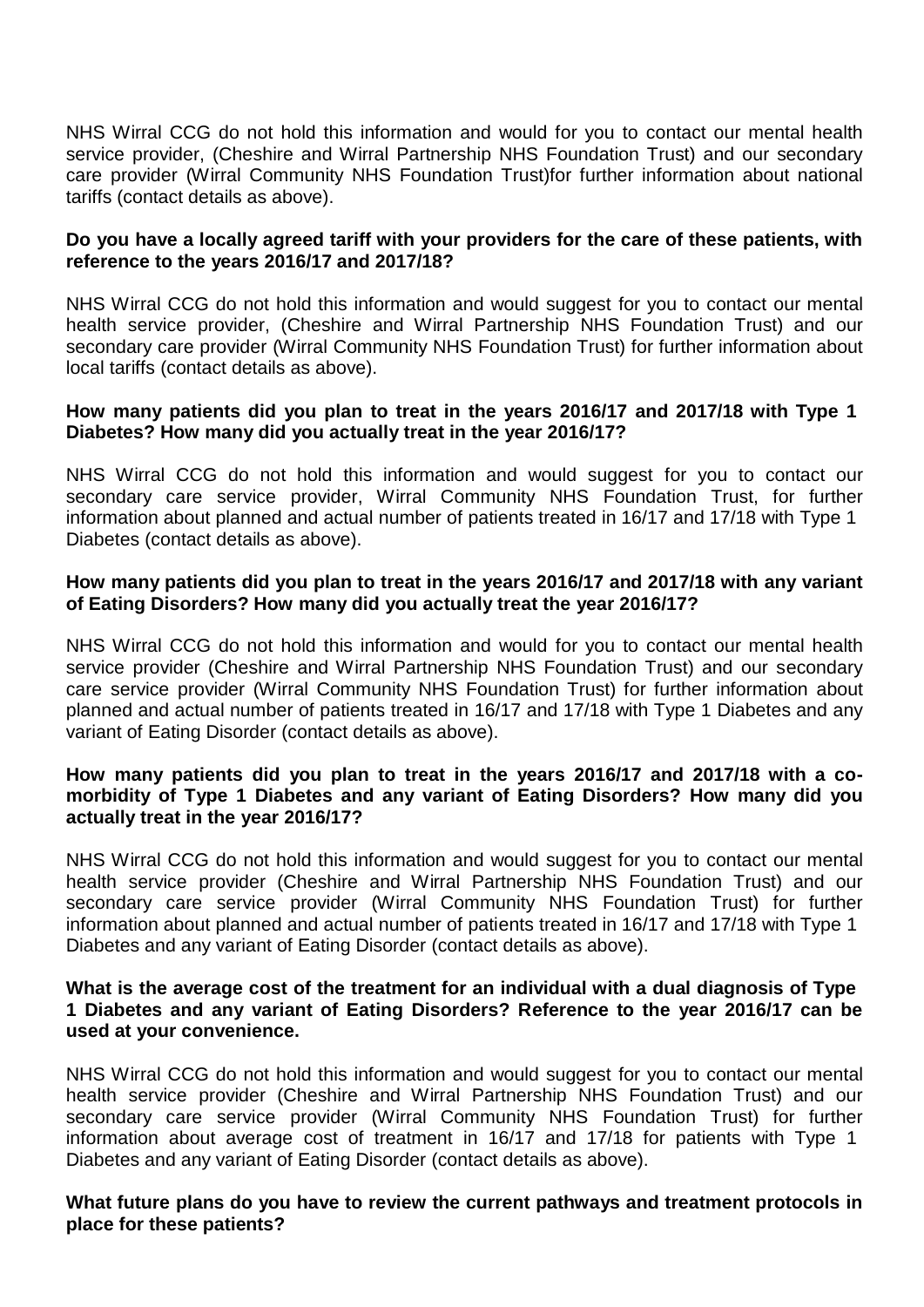Current pathways will be reviewed with our service provider prior to the end of current contracts. Depending on the review outcomes if adjustments are required these will made based on clinical and service user input as appropriate.

We hope this information is useful, however if you require any further information please do not hesitate to contact a member of the Corporate Affairs Team (contact details at the top of this letter)

Yours sincerely

# **Re- Use of Information**

Most of the information that we provide in response to Freedom of Information Act 2000 requests will be subject to copyright protection. In most cases the copyright will be owned by Wirral Clinical Commissioning Group. The copyright in other information may be owned by another person or organisation, as indicated on the information itself.

You are free to use any information supplied for your own non-commercial research or private study purposes. The information may also be used for any other purpose allowed by a limitation or exception in copyright law, such as news reporting. However, any other type of re-use, for example by publishing the information in analogue or digital form, including on the internet, will require the permission of the copyright owner.